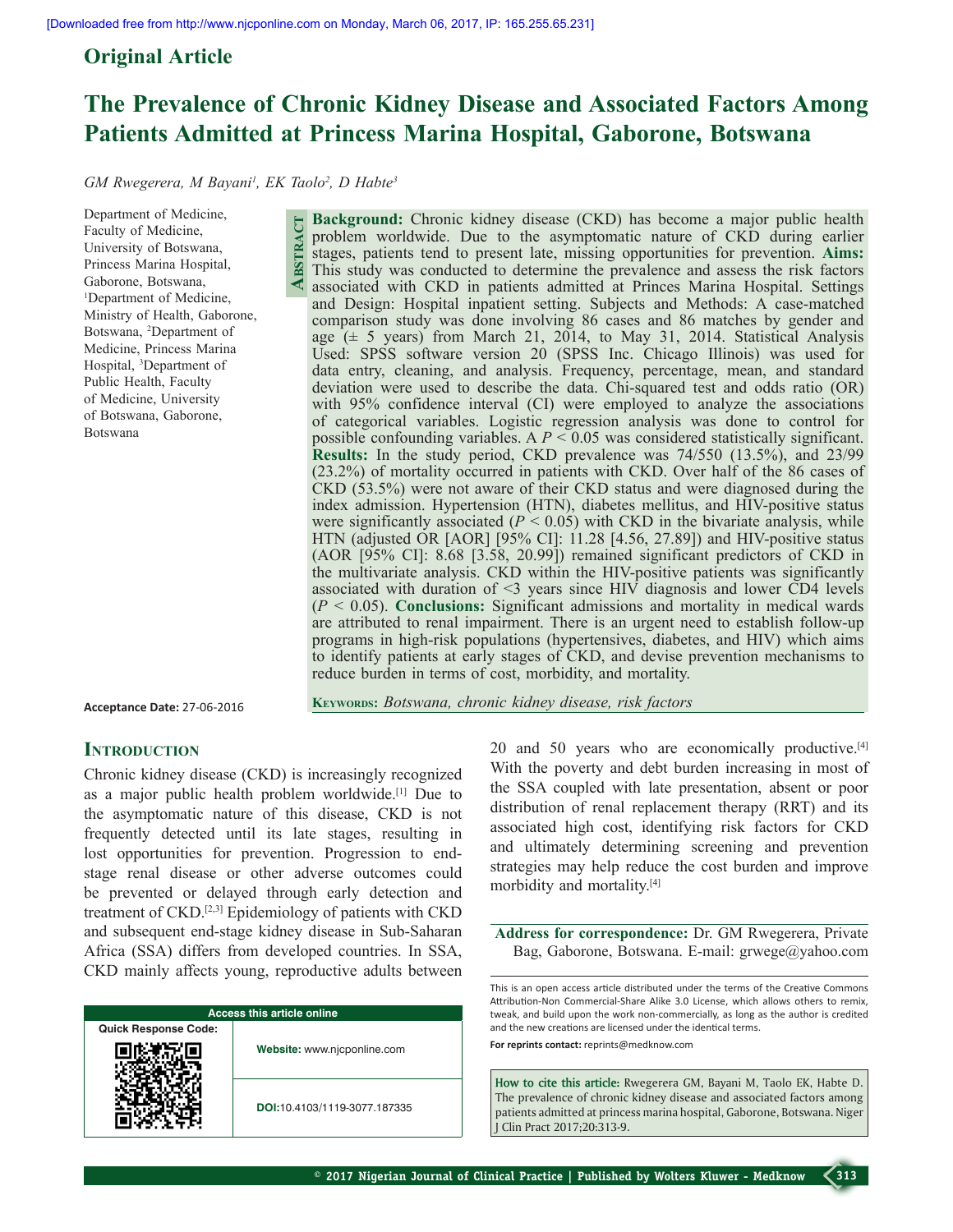The kidney disease outcomes quality initiative (K/DOQI) of the National Kidney Foundation developed a practice guideline in 2002. CKD is defined as either kidney damage or glomerular filtration rate (GFR) below 60 ml/ min/1.73 m2 for three or more months with or without evidence of kidney damage, irrespective of the cause.<sup>[5]</sup> According to data from National Health and Nutritional Examination Survey, <10% of patients with CKD Stage 3 (GFR between 30 and 59 ml/min/1.73 m2) knew of their diagnosis. In addition, only 45% of patients with CKD Stage 4 (GFR between 15 and 29 ml/min/1.73 m2) had been told of the condition, underlining the difficulty with diagnosis even in developed countries.<sup>[6]</sup>

According to a study done in Kinshasa, Democratic Republic of Congo, where CKD was defined as either loss of kidney function (estimated GFR <60 ml/min/1.73 m2) or kidney damage (proteinuria), the prevalence of all stages of CKD by K/DOQI was 12.4%. Of people studied, 8% had CKD Stage 3 or below.[7]

Furthermore, in a large cross-sectional community study done in Beijing, China, the prevalence of CKD was found to be 13.0%.[8]

Evidence from several studies revealed hypertension (HTN) and diabetes to be the two major causes of kidney disease worldwide.[7,9] Older age followed by HTN were found to be the strongest predictors of lower estimated GFR in another study conducted in the United States of America.<sup>[10]</sup> Other studies have implicated HIV disease as a risk factor for CKD.[11] Lower CD4 levels, older age, and tenofovir use were significantly associated with increased incidence of CKD in HIV-positive patients.[11] In a study conducted in China, older age, history of cardiovascular disease, diabetes mellitus (DM), and HTN status were found to be associated with CKD.<sup>[8]</sup> In the same study, when adjustment was made, age, rural residence, history of cardiovascular disease, and HTN of >10 years were the only factors independently associated with CKD.[8]

The cost associated with the treatment of end-stage renal disease is enormous, especially in developing countries like Botswana where the health system is overburdened with communicable diseases such as HIV/ AIDS and tuberculosis.<sup>[12]</sup> There has been no study done in Botswana to assess the burden of CKD in the hospital medical admissions and the factors associated with CKD. Botswana is one of the countries with a huge burden of HIV, and it is worth exploring the risk factors associated with CKD including determining the impact of HIV infection as one of the risk factors.

This study was conducted to determine the prevalence of CKD and to assess the associated risk factors for CKD in patients admitted at Princess Marina Hospital.

# **Subjects and Methods**

Princess Marina Hospital is a referral and teaching hospital located in Gaborone, the capital city of Botswana. The Department of Medicine provides both out- and inpatient services to adult medical patients. Male and female medical wards have a total bed capacity of 88 with an average of 250-300 new patient admissions monthly.

A case-matched study was conducted from March 21, 2014, to May 31, 2014, on patients admitted to the medical wards who comprised a source population to obtain the cases. The matches were selected from the wards with nonmedical conditions (orthopedics and surgical wards) regardless of whether they were admitted for elective or nonelective procedures. Cases and matches were compared by gender and age  $(\pm 5 \text{ years})$ . Enrollment of cases involved two steps; all patients admitted in medical wards during the study periods had their charts examined, and serum creatinine results on the day of admission were obtained from the Integrated Patients Management System (IPMS). Serum creatinine obtained was used to compute estimated GFR by using the Modification of Diet in Renal Disease equation formula.

GFR (ml/min/1.73 m2) =  $1.86 \times$  (Scr)1.154 $\times$  (Age)0.203  $\times$  (0.742 if female)  $\times$  1.210 if black.<sup>[13]</sup>

The CKD case definition for this study included all patients with estimated GFR <60 ml/min/1.73 m<sup>2[5,7,8]</sup> (which equates to CKD Stages 3, 4, 5), who had no evidence of factors that can cause acute kidney injury (AKI). Patients without a history of prior kidney disease in the previous 3 months were categorized to have CKD only if there was radiological evidence of CKD such as small and/or hyperechoic kidneys, loss of corticomedullary differentiation.<sup>[14]</sup>

Each time, investigators identified a case in medical ward, they would go to nonmedical wards and look at the list of patients and identify all the names of patients matching by age and gender provided that the matches had estimated GFR of  $\geq 60$  ml/min/1.73 m<sup>2</sup>; this was followed by a lottery to identify a particular match. The process was repeated in situations where identified matches did not consent.

Sample size calculation was done by Epi-Info 3.5.3 (CDC). To calculate sample size, we used HTN as a risk factor, the estimate prevalence of HTN is available in the Botswana's STEPS survey.<sup>[15]</sup> The assumptions utilized a 95% confidence level of detecting a difference, 80% power, and the rate of HTN among controls and cases according to STEPS survey estimated to be 33.1% and 55.3%, respectively. A total of 86 cases and 86 matches were required considering the above assumptions.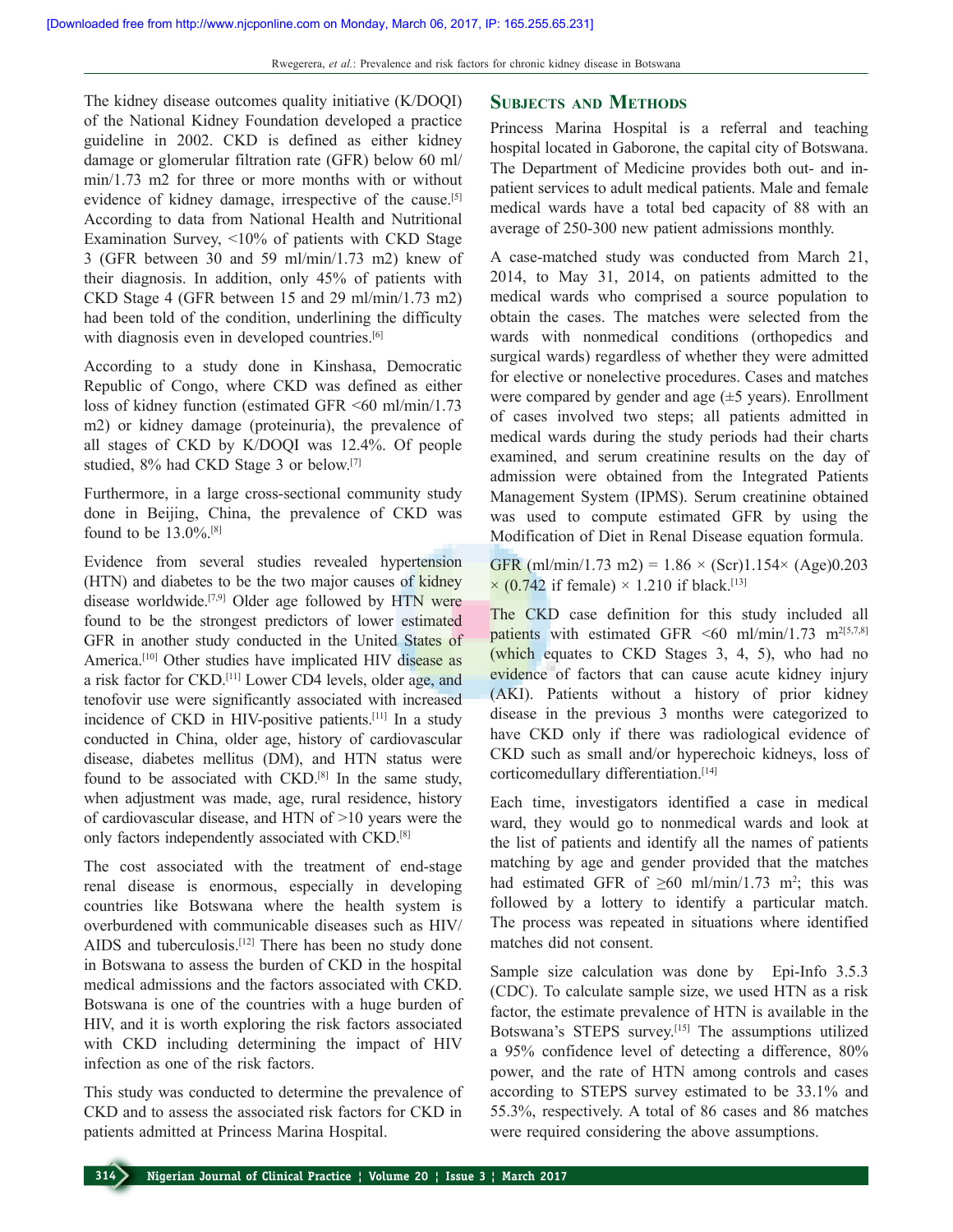For the purpose of this study, HTN was defined as the average of three blood pressure measurements of >140/90 mmHg. The definition was according to the Joint National Committee 8. The data extraction form was used to obtain information from patients or their next of kin. Other information was obtained from patients' charts and IPMS.

For both cases and matches, the following data were collected: Age, gender, highest level of education, occupation, place of residence, smoking, alcohol use, and family history of CKD. Patients with CKD were also interrogated as to whether or not they knew the diagnosis at index admission. Risk factors for CKD included a history of chronic conditions such as HIV, HTN, and DM. For HIV-positive patients on highly active antiretroviral therapy (HAART), the duration of treatment, as well as the current and previous regimens, was elicited.

#### **Laboratory assays**

HIV-positive patients either on HAART or not on HAART with unknown CD4 count within past 3 months had their blood collected by venipunctures to test for CD4. Patients who had CD4 results in the previous 3 months were not subjected to another CD4 count testing. Patients whose HIV serostatus was unknown were counseled by the principal investigator or by other doctors involved in the study for the HIV test to be performed and those found to be HIV positive were offered treatment according to the national guidelines. All patients were screened for DM to rule out undiagnosed cases; this was done by means of fasting blood glucose.

#### **Statistical analysis**

SPSS software version 20 (SPSS Inc. Chicago Illinois) was used for data entry, cleaning, and analysis. Frequency, percentage, mean, and standard deviation were used to describe the data. Chi-squared test and odds ratio (OR) with 95% confidence interval (CI) were employed to analyze the associations of categorical variables. Logistic regression analysis was done to control for possible confounding variables. A *P* < 0.05 was considered statistically significant.

## **Ethical consideration**

Ethical clearance to conduct the study was obtained from the University of Botswana Ethics Committee and the Institutional Review Board and Ethics Committee at Princess Marina Hospital. Permission to do the study was also obtained from the Ministry of Health Botswana Research Office.

# **Results**

During the study period, 569 patients were admitted to the medical wards of Princess Marina Hospital. The number of patients with CKD (defined as estimated GFR of  $\leq 60$  ml/min/1.73 m2, Stages 3, 4, and 5) admitted during the study period regardless of their recruitment status was 93/569 (16.3%). On the other hand, 19/93 (20.4%) of patients admitted with CKD were already receiving RRT, making prevalence of CKD excluding known patients to be 74/550 (13.5%). Eighty-six out of 93 patients were included in the final analysis because two did not consent and the remaining five patients were either discharged or died before recruitment. Of the 550 admissions, 9 (1.6%) patients were diagnosed with AKI. Overall mortality in medical wards during the study period was 99/569 (17.4%) with 62/99 (62.6%) of deaths being male patients and 37/99 (37.4%) being females. Twenty-three, 23/99 (23.2%) of deaths during the study period occurred in patients with renal impairment.

All aspects of sociodemographic characteristics between cases and matches were appropriately comparable [Table 1].

Over half of our patients, 46/86 (53.5%) were not aware of their CKD status and were diagnosed during the index admission. Of those admitted with CKD, 65/86 (75.6%) were patients in end-stage renal disease (including 19 patients already on hemodialysis at recruitment), whereas

#### **Table 1: Sociodemographic characteristic distribution of study participants**

| <b>Characteristics</b>      | <b>Cases</b> | <b>Controls</b> | $P^*$ |
|-----------------------------|--------------|-----------------|-------|
|                             | $(n=86)$ (%) | $(n=86)$ (%)    |       |
| Gender                      |              |                 |       |
| Male                        | 50(58.1)     | 50(58.1)        | 1.0   |
| Female                      | 36(41.9)     | 36(41.9)        |       |
| Age in years                |              |                 |       |
| 19-35                       | 22(25.6)     | 22(25.6)        | 0.98  |
| $36 - 50$                   | 24 (27.9)    | 25(29.1)        |       |
| 51-65                       | 21(24.4)     | 22(25.6)        |       |
| $66+$                       | 19(22.1)     | 17(19.8)        |       |
| Mean (SD)                   | 49.3 (17.2)  | 48.8 (17.3)     |       |
| Education                   |              |                 |       |
| No formal school            | 14(16.3)     | 19(22.1)        | 0.12  |
| Less than primary school    | 11(12.8)     | 10(11.6)        |       |
| Primary school complete     | 26(30.2)     | 14(16.3)        |       |
| Secondary school complete   | 25(29.1)     | 24(27.9)        |       |
| College/university complete | 10(11.6)     | 19(22.1)        |       |
| Employment status           |              |                 |       |
| Government employee         | 14(16.3)     | 14(16.3)        | 0.85  |
| Nongovernment employee      | 23(26.7)     | 28 (32.6)       |       |
| Unemployed (able to work)   | 18(20.9)     | 17(19.8)        |       |
| Unemployed (unable to       | 31(36.0)     | 27(31.4)        |       |
| work)                       |              |                 |       |
| Residence                   |              |                 |       |
| Urban                       | 45(52.3)     | 35(40.7)        | 0.16  |
| Rural                       | 41 (47.7)    | 51 (59.3)       |       |

\**P*<0.05. SD=Standard deviation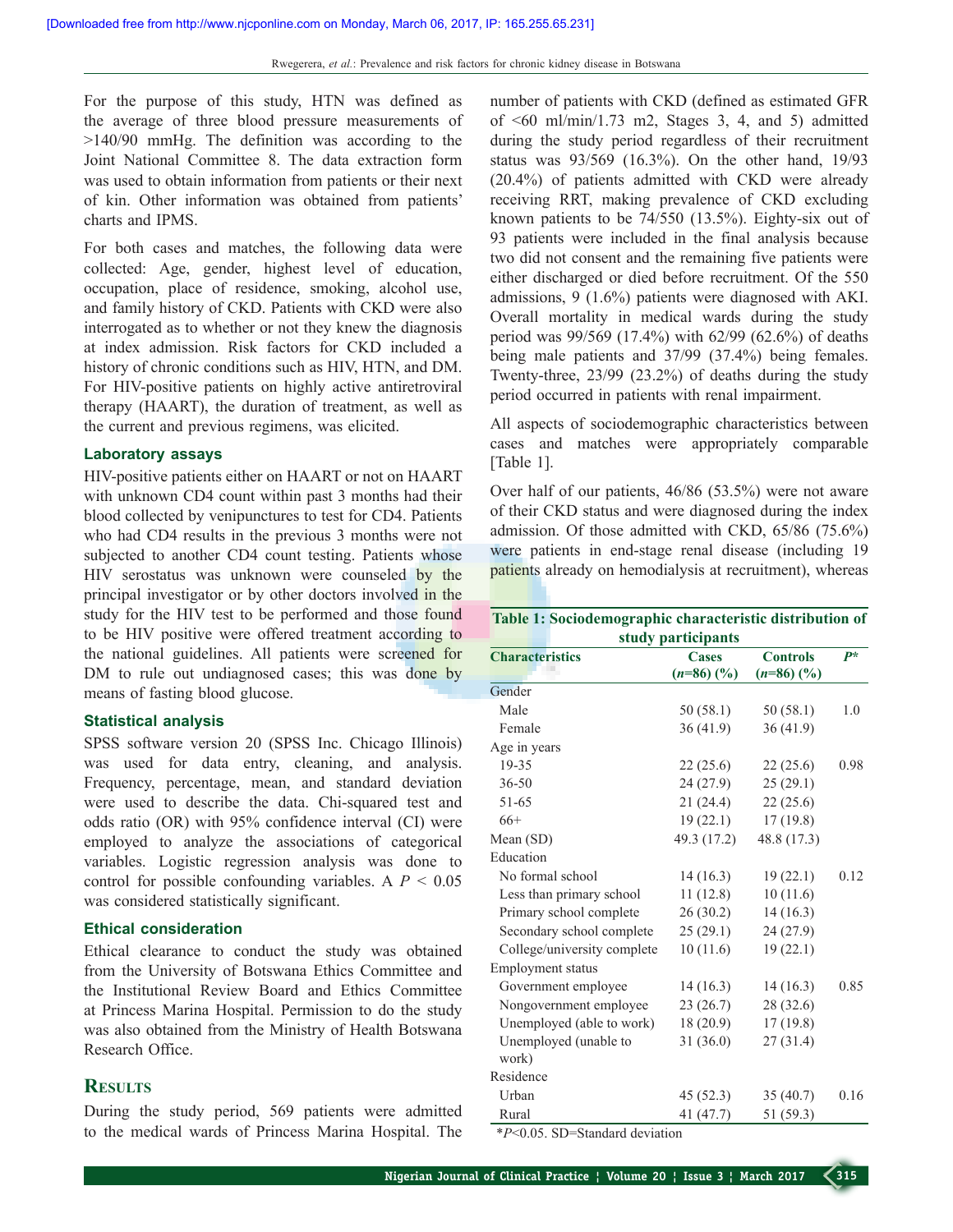Rwegerera, *et al.*: Prevalence and risk factors for chronic kidney disease in Botswana

21/86 (24.4%) were either in CKD Stage 3 or Stage 4. Bivariate analysis showed that the factors significantly associated with CKD were being HIV positive, history of HTN and DM  $(P < 0.05)$ ; whereas the history of smoking or alcohol use were not associated with CKD [Table 2]. Further analysis by backward conditional logistic regression for medical conditions associated with CKD only retained HIV positivity (adjusted OR [AOR] [95% CI]: 8.68 [3.58, 20.99]) and the history of HTN (AOR [95% CI]: 11.28 [4.56, 27.89]) as significant predictors; DM was no longer significant [Table 3].

Trend analysis of factors associated with CKD showed that being hypertensive regardless of duration was still a significant factor for CKD. For HIV-positive patients, CKD was significantly associated with the duration of <3 years since HIV diagnosis [Table 4].

Analysis to compare urban and rural CKD patients regarding traditional (HTN and DM) versus nontraditional causes of CKD (HIV and other unknown

| participants           |                              |                                 |       |
|------------------------|------------------------------|---------------------------------|-------|
| <b>Characteristics</b> | <b>Cases</b><br>$(n=86)$ (%) | <b>Controls</b><br>$(n=86)$ (%) | $P^*$ |
| History of smoking     |                              |                                 |       |
| Yes                    | 21(24.4)                     | 32(37.2)                        | 0.09  |
| No                     | 65 (75.6)                    | 54 (62.8)                       |       |
| History of alcohol     |                              |                                 |       |
| use                    |                              |                                 |       |
| Yes                    | 53 (61.6)                    | 48 (55.8)                       | 0.53  |
| No                     | 33 (38.4)                    | 38 (44.2)                       |       |
| <b>HIV</b> serostatus  |                              |                                 |       |
| Positive               | 48 (55.8)                    | 22(25.6)                        | 0.00  |
| Negative               | 38 (44.2)                    | 64 (74.4)                       |       |
| History of HTN         |                              |                                 |       |
| Yes                    | 58 (67.4)                    | 18(20.9)                        | 0.00  |
| N <sub>0</sub>         | 28 (32.6)                    | 68 (79.1)                       |       |
| History of DM          |                              |                                 |       |
| Yes                    | 22(25.6)                     | 5(5.8)                          | 0.00  |
| N <sub>0</sub>         | 64 (74.4)                    | 81 (94.2)                       |       |

**Table 2: Medical characteristic distribution of study** 

\**P*<0.05. HTN=Hypertension; DM=Diabetes mellitus

| Table 3: Logistic regression analysis of factors associated with chronic kidney disease |                  |                   |                     |                      |
|-----------------------------------------------------------------------------------------|------------------|-------------------|---------------------|----------------------|
| <b>Characteristics</b>                                                                  | <b>Number of</b> | <b>Number of</b>  |                     | OR (95% CI)          |
|                                                                                         | cases $(n=86)$   | controls $(n=86)$ | Step 1              | Step 6               |
| Gender                                                                                  |                  |                   |                     |                      |
| Male                                                                                    | 50               | 50                | 1.00                |                      |
| Female                                                                                  | 36               | 36                | $0.67(0.28-1.58)$   |                      |
| Age in years                                                                            |                  |                   |                     |                      |
| 19-35                                                                                   | 22               | $22\,$            | 1.00                |                      |
| $36 - 50$                                                                               | 24               | $25\,$            | $0.67(0.22 - 1.97)$ |                      |
| 51-65                                                                                   | 21               | 22                | $0.56(0.14-2.15)$   |                      |
| $66+$                                                                                   | 19               | 17                | $0.81(0.19-3.39)$   |                      |
| Residence                                                                               |                  |                   |                     |                      |
| Urban                                                                                   | 45               | 35                | 1.00                |                      |
| Rural                                                                                   | 41               | 51                | $0.64(0.26 - 1.55)$ |                      |
| History of smoking                                                                      |                  |                   |                     |                      |
| Yes                                                                                     | 21               | 32                | $0.62(0.23-1.68)$   |                      |
| N <sub>o</sub>                                                                          | 65               | 54                | 1.00                |                      |
| History of alcohol                                                                      |                  |                   |                     |                      |
| use                                                                                     |                  |                   |                     |                      |
| Yes                                                                                     | 53               | 48                | $1.55(0.64-3.75)$   |                      |
| No                                                                                      | 33               | 38                | 1.00                |                      |
| <b>HIV</b> serostatus                                                                   |                  |                   |                     |                      |
| Positive                                                                                | 48               | 22                | 8.65 (3.41-21.94)   | 8.68 (3.58-20.99)    |
| Negative                                                                                | 38               | 64                | 1.00                | 1.00                 |
| History of HTN                                                                          |                  |                   |                     |                      |
| Yes                                                                                     | 58               | 18                | 12.61 (4.62-        | 11.28 (4.56-         |
|                                                                                         |                  |                   | $34.40$ )           | 27.89)               |
| No                                                                                      | 28               | 68                | 1.00                | 1.00                 |
| History of DM                                                                           |                  |                   |                     |                      |
| Yes                                                                                     | 22               | $\sqrt{5}$        | 3.42 (0.91-12.79)   | $2.95(0.86 - 10.14)$ |
| N <sub>o</sub>                                                                          | 64               | 81                | 1.00                | 1.00                 |

HTN=Hypertension; CI=Confidence interval; OR=Odds ratio; DM=Diabetes mellitus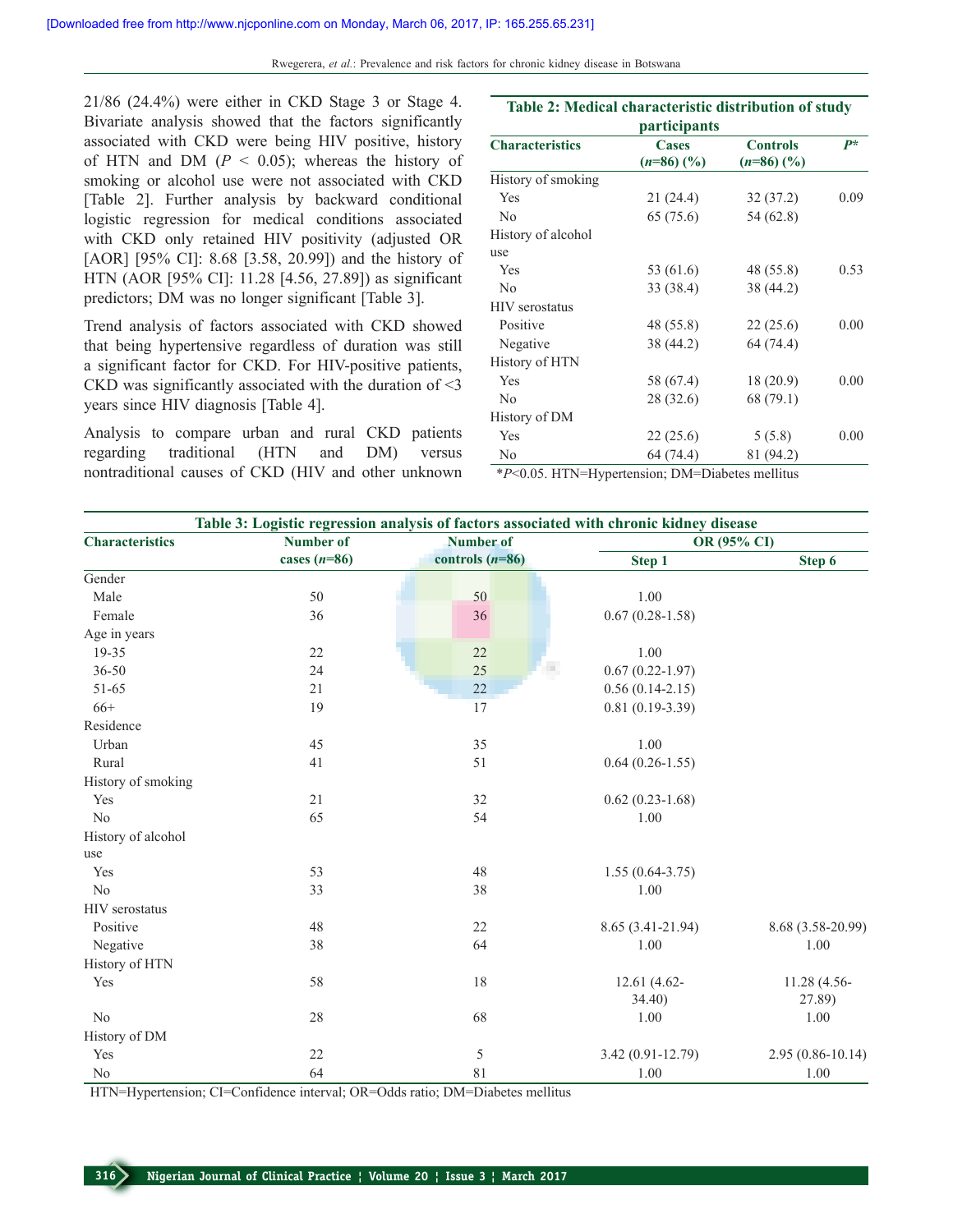causes) revealed that overall there were 58/86 (67.4%) CKD cases related with HTN/DM, among them 24/58 (41.4%) were also HIV positive [Table 5]. Results can further be summarized as that there was more proportion of urban, younger age category and HIV positive cases in the CKD due to other causes group (nontraditional causes) than the CKD secondary to HTN or DM [Table 5].

The analysis comparing the CKD stages with the degree of immunosuppression in HIV-positive cases demonstrated that higher CD4 count was significantly associated with better estimated GFR (*P* < 0.001). Analysis to compare CKD patients who are HIV positive based on being on antiretroviral medications (ARVs) versus not being on ARVs yielded no significant difference  $(P = 1.00)$ .

|                                        |          |    | Table 4: Trend analysis of the significant factors |                                             |  |
|----------------------------------------|----------|----|----------------------------------------------------|---------------------------------------------|--|
| associated with chronic kidney disease |          |    |                                                    |                                             |  |
| <b>Characteristics</b>                 | $n = 86$ |    | Crude                                              | <b>Chi-square for</b>                       |  |
|                                        |          |    |                                                    | Cases Controls OR (95% CI) linear trend (P) |  |
| Duration since                         |          |    |                                                    |                                             |  |
| HIV diagnosis                          |          |    |                                                    |                                             |  |
| Negative                               | 38       | 64 | 1.00                                               | 3.47(0.06)                                  |  |
| 3 years and less                       | 30       | 6  | $8.42(3.21 -$                                      |                                             |  |
|                                        |          |    | 22.08)                                             |                                             |  |
| More than                              | 18       | 16 | 1.89 (0.86-                                        |                                             |  |
| 3 years                                |          |    | 4.15)                                              |                                             |  |
| Duration of HTN                        |          |    |                                                    |                                             |  |
| Normotensive                           | 28       | 68 | 1.00                                               | 31.34(0.00)                                 |  |
| $0-5$ years                            | 24       | 7  | 8.32 (3.22-                                        |                                             |  |
|                                        |          |    | 21.53)                                             |                                             |  |
| More than                              | 34       | 11 | $7.50(3.34 -$                                      |                                             |  |
| 5 years                                |          |    | 16.87)                                             |                                             |  |

HTN=Hypertension; CI=Confidence interval; OR=Odds ratio

**Table 5: Distribution of chronic kidney disease due to hypertension or diabetes mellitus versus chronic kidney** 

| disease due to others causes |                                      |                                    |                      |  |
|------------------------------|--------------------------------------|------------------------------------|----------------------|--|
| <b>Variables</b>             | <b>CKD</b> due<br>to HTN or<br>DM(%) | <b>CKD</b> other<br>causes $(\% )$ | P                    |  |
| Residence                    |                                      |                                    |                      |  |
| Urban                        | 25(43.1)                             | 20(71.4)                           | $0.025^{\rm a}$      |  |
| Rural                        | 33 (56.9)                            | 8(28.6)                            |                      |  |
| Age in years                 |                                      |                                    |                      |  |
| 19-35                        | 11(19.0)                             | 11(39.3)                           | 0.001 <sup>a</sup>   |  |
| $36 - 50$                    | 12(20.7)                             | 12(42.9)                           |                      |  |
| $51+$                        | 35(60.3)                             | 5(17.9)                            |                      |  |
| <b>HIV</b> serostatus        |                                      |                                    |                      |  |
| Positive                     | 24(41.4)                             | 24 (85.7)                          | $\leq 0.001^{\rm b}$ |  |
| Negative                     | 34(58.6)                             | 4(14.3)                            |                      |  |

<sup>a</sup>Chi-square test; <sup>b</sup>Fisher's exact test. CKD=Chronic kidney disease; DM=Diabetes mellitus; HTN=Hypertension

Analysis of HIV-positive patients based on the duration of ARVs revealed that patients on ARV treatment over 3 years duration were significantly less likely to have CKD compared to counterparts on ARV treatment <3 years (*P*  $= 0.007$ ).

# **Discussion**

CKD was found in 16.3% of all patients in medical ward admitted for different reasons. This is a higher rate compared to studies from the Democratic Republic of Congo and China.[7,8] This may partly be due to our center being a referral hospital where patients with complications requiring RRT are also admitted. It is noteworthy that over 50% of admitted patients with CKD were not aware of their CKD status. This implies that a significant burden of CKD in the community remains undiagnosed and explains why patients present at the end-stage with increased chance of undesired outcomes. The higher percentage can also partly be explained by the fact that Princess Marina Hospital is one of the two public hospitals in the country offering RRT services, hence receiving more referrals from primary and district hospitals.

The study revealed that an HIV positive result is associated with CKD as found in a previous study.  $[11]$  HTN was also found to be associated with CKD as found in the previous studies.[7,9,10]

DM is a significant condition associated with CKD in other studies. In our studies, its significance as a risk factor for CKD was seen in bivariate analysis but lost on multivariate logistic regression analysis. This may partly be explained by the small number of DM patients recruited in our study. The possibility of missing undiagnosed cases of DM patients was reduced as both cases and matches were screened with fasting blood glucose.

Analysis of CKD patients on ARVs versus those not on ARVs showed a similar CKD rate without any statistically significant difference. This might rule out at least in this study that CKD was not attributed to complications of ARVs. Indeed, CKD could be attributed to the direct effect of HIV on the renal system as CKD was associated with lower CD4 count and more recent diagnosis. CKD could also be related to standard risk factors as in HIV-negative populations. When analyzing the HIV-positive CKD patients on ARVs, the proportion with CKD was significantly higher on the antiretroviral treatment of <3 years duration compared to those more than 3 years duration. It is likely that ARVs treated HIVassociated CKD and patients got better in later years.

Furthermore, when we analyzed the severity of CKD in a subset of HIV-positive patients, we found a significant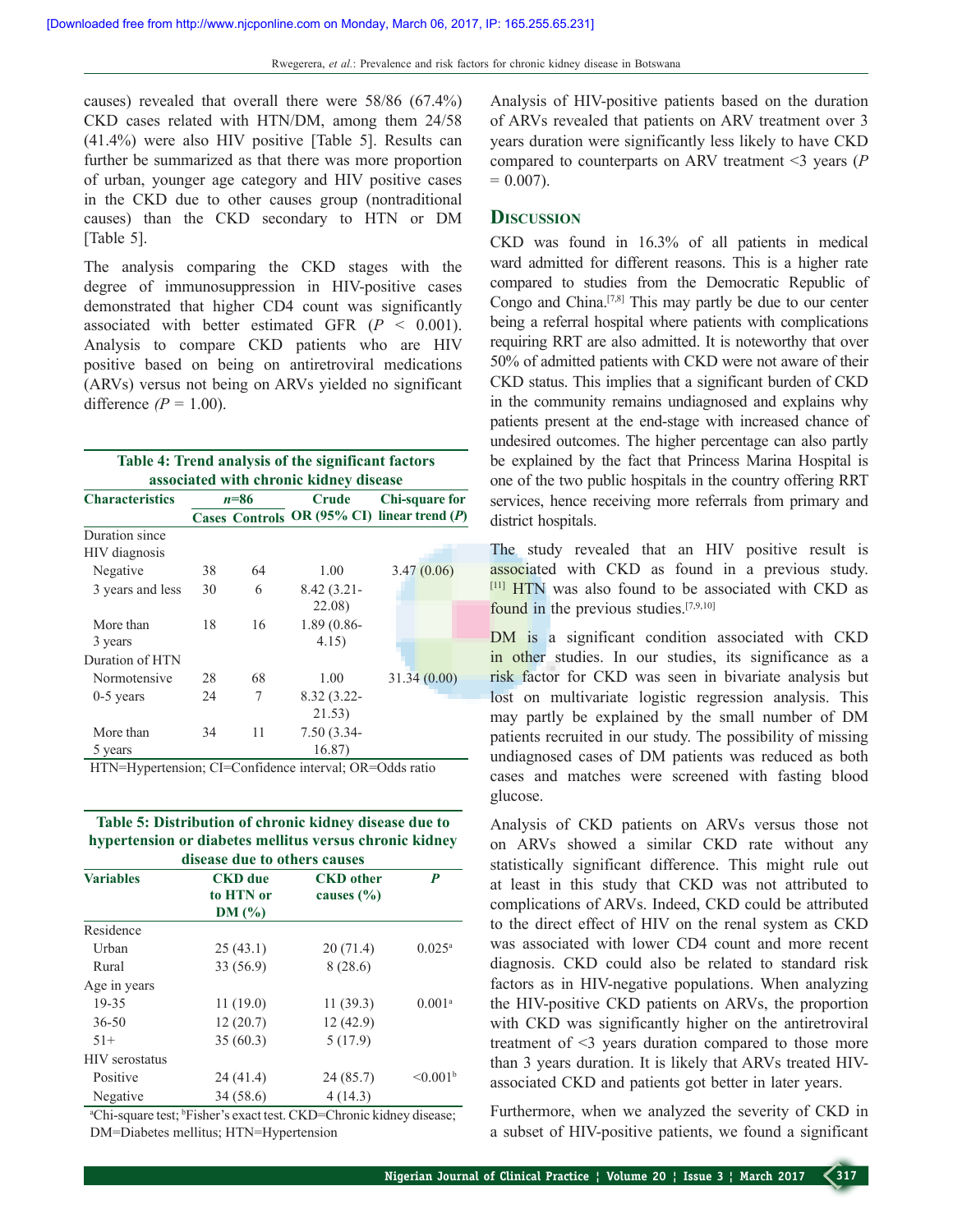correlation between severe immunosuppression (low CD4) and severe CKD (lower GFR). These results compare to findings obtained elsewhere.[12,13]

Our study showed the prevalence of 1.6% for AKI; this is lower compared to the previous studies. The possible explanations include; first, difficult to rule out AKI in patients without baseline creatinine values. Second, we might have missed some hemodynamically unstable patients with AKI who were admitted directly from the emergency department to the Intensive Care Unit for RRT. Third, some of the patients with CKD might have presented acutely; this was difficult to ascertain as the most patients did not have a trend of serum creatinine values.

Several studies across the world have shown that recurrent heat exposure with physical exertion and inadequate hydration, especially in rural areas can lead to CKD that is distinct from that caused by traditional causes (DM, HTN, or glomerulonephritis).<sup>[16-18]</sup> Our findings appear opposite to those found globally as younger patients with nontraditional causes of CKD were found more in urban than rural areas. This could possibly be explained by the fact that both rural and urban Botswana are equally exposed to extreme temperatures during summer, making its effect becoming difficult to assess in this study. A large community survey may have to be conducted comparing urban and rural Botswana to elicit the effect of heat stress.

CKD was found to be a major burden on the hospital medical admission with late patient presentation and contributed to higher mortality. HIV/HTN/DM comorbidity is widely seen, and it suggests the need to have collaborative approaches in the HIV and chronic disease (HTN/DM/CKD) clinics.

## **Conclusion**

Health-care workers in HTN, diabetic, and HIV care facilities need to pay more attention with regards to patient counseling on CKD and regular assessment for renal function. There is an urgent need to establish follow-up programs in high-risk populations (hypertensives, diabetics, and patients with HIV) with an aim to identify patients at early stages of CKD, and put in place prevention mechanisms so as to help to reduce the burden in terms of cost, morbidity, and mortality.

#### **Acknowledgment**

The authors would like to thank the Ministry of Health, Botswana for granting us permission to do the study. We also acknowledge the cooperation of both doctors and nurses duration the study period.

## **Financial support and sponsorship** Nil.

#### **Conflicts of interest**

There are no conflicts of interest.

#### **References**

- 1. Levey AS, Atkins R, Coresh J, Cohen EP, Collins AJ, Eckardt KU, *et al.* Chronic kidney disease as a global public health problem: Approaches and initiatives-A position statement from Kidney Disease Improving Global Outcomes. Kidney Int 2007;72:247-59.
- 2. Locatelli F, Vecchio LD, Pozzoni P. The importance of early detection of chronic kidney disease. Nephrol Dial Transplant 2002;17:(Suppl): 12-7.
- 3. Ruggenenti P, Schieppati A, Remuzzi G. Progression, remission, regression of chronic renal diseases. Lancet 2001;357:1601-8.
- 4. Krzesinski JM, Sumaili KE, Cohen E. How to tackle the avalanche of chronic kidney disease in Sub-Saharan Africa: The situation in the Democratic Republic of Congo as an example. Nephrol Dial Transplant 2007;22:332-5.
- 5. Levey AS, Coresh J, Balk E, Kausz AT, Levin A, Steffes MW, *et al.* National Kidney Foundation practice guidelines for chronic kidney disease: Evaluation, classification, and stratification. Ann Intern Med 2003;139:137-47.
- 6. Plantinga LC, Boulware LE, Coresh J, Stevens LA, Miller ER, Saran R, *et al.* Patient awareness of chronic kidney disease: Trends and predictors. Arch Intern Med 2008;168:2268-75.
- 7. Sumaili EK, Krzesinski JM, Zinga CV, Cohen EP, Delanaye P, Munyanga SM, *et al.* Prevalence of chronic kidney disease in Kinshasa: Results of a pilot study from the Democratic Republic of Congo. Nephrol Dial Transplant 2009;24:117-22.
- 8. Zhang L, Zhang P, Wang F, Zuo L, Zhou Y, Shi Y, *et al.*  Prevalence and factors associated with CKD: A population study from Beijing. Am J Kidney Dis 2008;51:373-84.
- 9. Haroun MK, Jaar BG, Hoffman SC, Comstock GW, Klag MJ, Coresh J. Risk factors for chronic kidney disease: A prospective study of 23,534 men and women in Washington County, Maryland. J Am Soc Nephrol 2003;14:2934-41.
- 10. Jolly SE, Li S, Chen SC, Narva AS, Jurkovitz CT, Norris KC, *et al.* Risk factors for chronic kidney disease among American Indians and Alaska Natives – Findings from the Kidney Early Evaluation Program. Am J Nephrol 2009;29:440-6.
- 11. Okafor UH, Unuigbe EI, Ojogwu LI, Oviasu E, Wokoma FS. Renal disease in HIV infected patients at University of Benin Teaching Hospital in Nigeria. Afr Health Sci 2011;11: Suppl 1S28-33.
- 12. The TB/HIV Epidemic-Government of Botswana. Available from: http://www.hiv.gov.bw/sites/default/files/documents/tb\_hiv. doc. [Last accessed on 2015 Oct 15].
- 13. Manjunath G, Sarnak MJ, Levey AS. Prediction equations to estimate glomerular filtration rate: An update. Curr Opin Nephrol Hypertens 2001;10:785-92.
- 14. KDOQI Clinical Practice Guidelines for Chronic Kidney Disease: Evaluation, Classification, and Stratification. Executive Summary of 2000 Updates. Available from: http://www2.kidney. org/professionals/kdoqi/guidelines\_ckd/p5\_lab\_g6.htm. [Last accessed on 2015 Dec 20].
- 15. Chronic Disease Risk Factors SurveillanceBotswana Steps, 2007. Ministry of Health of Botswana and World Health Organization. Available from: http://www.who.int/chp/steps/2007\_STEPS Report Botswana.pdf. [Last accessed on 2015 Dec 21].